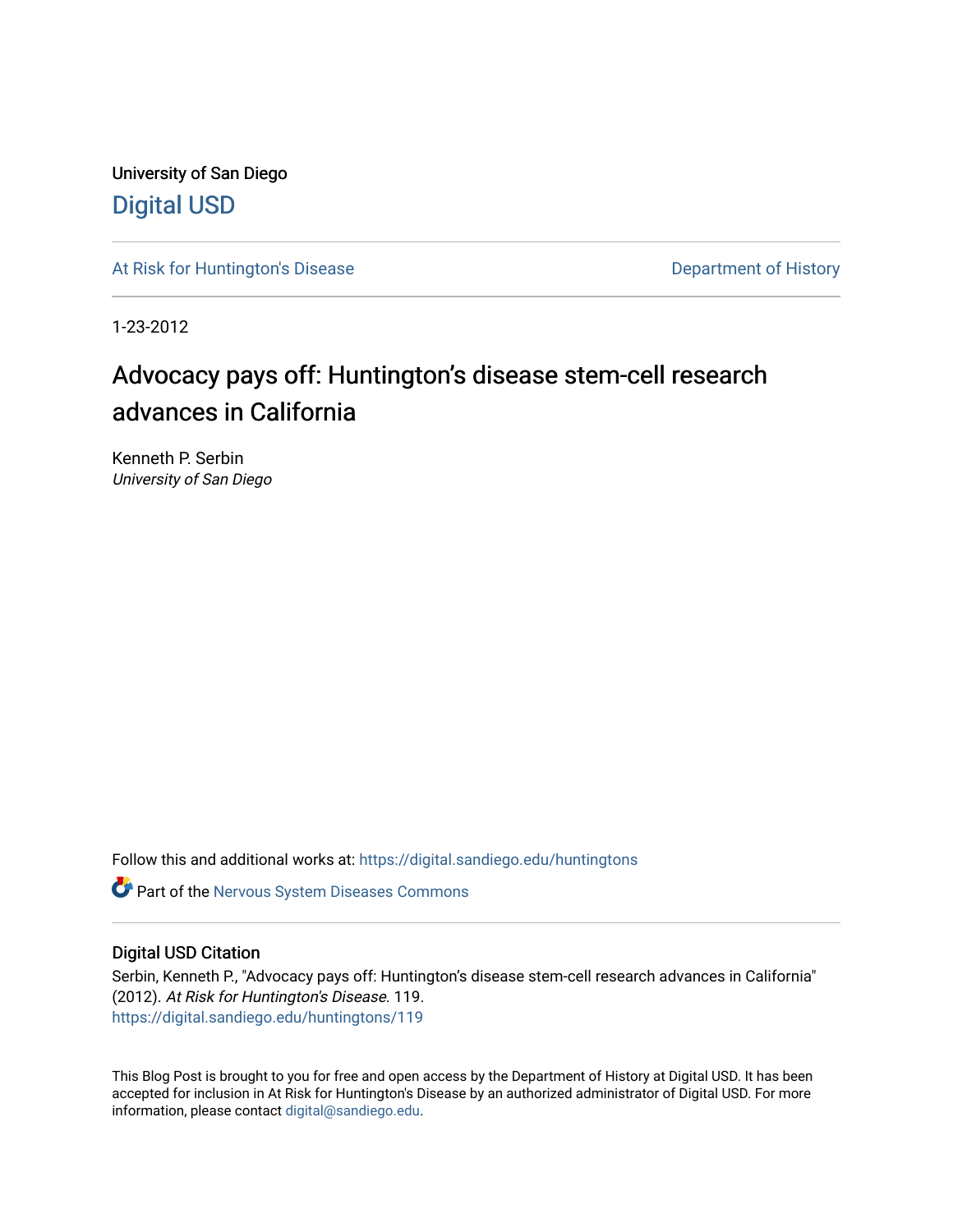## More **[Create Blog](https://www.blogger.com/home#create) [Sign In](https://www.blogger.com/)**

# [At Risk for Huntington's Disease](http://curehd.blogspot.com/)

*HD is a genetically caused brain disorder that causes uncontrollable bodily movements and robs people's ability to walk, talk, eat, and think. The final result is a slow, ugly death. Children of parents with HD have a 50-50 chance of inheriting the disease. There is no cure or treatment.*

## Blog Archive

- $\blacktriangleright$  [2021](http://curehd.blogspot.com/2021/)(12)
- $2020(16)$  $2020(16)$
- $2019(19)$  $2019(19)$
- $\blacktriangleright$  [2018](http://curehd.blogspot.com/2018/) (16)
- $2017(14)$  $2017(14)$
- $2016(13)$  $2016(13)$  $\blacktriangleright$  [2015](http://curehd.blogspot.com/2015/) (24)
- 
- $\blacktriangleright$  [2014](http://curehd.blogspot.com/2014/) (24)  $\blacktriangleright$  [2013](http://curehd.blogspot.com/2013/) (30)
- $\frac{1}{2012}(26)$  $\frac{1}{2012}(26)$  $\frac{1}{2012}(26)$
- [►](javascript:void(0)) [December](http://curehd.blogspot.com/2012/12/) (2)
	- $\blacktriangleright$  [November](http://curehd.blogspot.com/2012/11/) (3)
	- [►](javascript:void(0)) [October](http://curehd.blogspot.com/2012/10/) (1)
	- [►](javascript:void(0)) [September](http://curehd.blogspot.com/2012/09/) (2)
	-
	- $\blacktriangleright$  [August](http://curehd.blogspot.com/2012/08/) (2)  $\blacktriangleright$  [June](http://curehd.blogspot.com/2012/06/) (2)
	-
	- $\blacktriangleright$  [May](http://curehd.blogspot.com/2012/05/) (1)  $\blacktriangleright$  [April](http://curehd.blogspot.com/2012/04/) (2)
	- $\blacktriangleright$  [March](http://curehd.blogspot.com/2012/03/) (3)
	- $\blacktriangleright$  [February](http://curehd.blogspot.com/2012/02/) (3)
	-
	- [▼](javascript:void(0)) [January](http://curehd.blogspot.com/2012/01/) (5)

To strive or to chill? [Seeking](http://curehd.blogspot.com/2012/01/to-strive-or-to-chill-seeking-balance.html) balance in the figh...

Advocacy pays off: [Huntington's](http://curehd.blogspot.com/2012/01/advocacy-pays-off-huntingtons-disease.html) disease stem-cell ...

Let's turn grief for 'HD Angels' into new [impetus](http://curehd.blogspot.com/2012/01/lets-turn-grief-for-hd-angels-into-new.html) ...

Seven years of striving for a realistic and [unapol...](http://curehd.blogspot.com/2012/01/seven-years-of-striving-for-realistic.html) [Striving](http://curehd.blogspot.com/2012/01/striving-for-brave-new-brains.html) for brave new

- brains
- $2011(33)$  $2011(33)$
- $2010(26)$  $2010(26)$
- $2009(21)$  $2009(21)$
- $2008(7)$  $2008(7)$
- $2007(7)$  $2007(7)$
- $\blacktriangleright$  [2006](http://curehd.blogspot.com/2006/) (4)
- $\blacktriangleright$  [2005](http://curehd.blogspot.com/2005/) (17)

#### MONDAY, JANUARY 23, 2012

## Advocacy pays off: Huntington's disease stem-cell research advances in California

Grass-roots advocacy for Huntington's disease stem-cell research is paying off.

Using funds from the state of California secured with the help of advocates, leading HD stem-cell scientists are taking important steps towards developing potential ways to treat, reverse, and perhaps even cure HD.

These funds come from the [California Institute for Regenerative Medicine](http://www.cirm.ca.gov/) (CIRM), the \$3 billion initiative approved by the state's voters in November 2004 to establish grants and loans for stem-cell research aimed at rapidly developing treatments for a host of diseases.

Leading stem-cell advocates had successfully worked to get the measure on the ballot as a state initiative after President George W. Bush had signed an order blocking the establishment of new human embryonic stem-cell lines, which scientists needed to expand research in the field. President Barack Obama later rescinded that order.

CIRM projects have spurred the creation of new embryonic stem-cell research, as well as other kinds of stem cells.

#### **Millions in funding**

While the CIRM oversight board has representatives concerned with Alzheimer's disease and diabetes, among other conditions, it has no representative from the Huntington's disease community.

Nevertheless, in 2007, as CIRM prepared to award its first research grants, California's grass-roots HD activists began campaigning for the board to address Huntington's stem-cell projects.

In October of that year, I arranged for Bill Johnston, the public relations director of the San Diego Chargers and the president of the San Diego Chapter of the Huntington's Disease Society of America, to appeal to the oversight board during a public meeting in San Diego. As he spoke, Johnston held his wife Ramona, who has HD. This was the very first time that a member of the HD community had appeared before the board.

I also spearheaded the organization of the December 2007 CIRM "Spotlight on Huntington's Disease," held at the University of California, Los Angeles. The presentation included talks by two leading scientists, as well as a plea for HD research from activist Frances Saldaña and her daughter Margie Hayes, one of three siblings who developed juvenile HD and the mother of two at-risk children. (For more on these first meetings, [click here](http://www.hdsasandiego.org/aev-14.aspx).)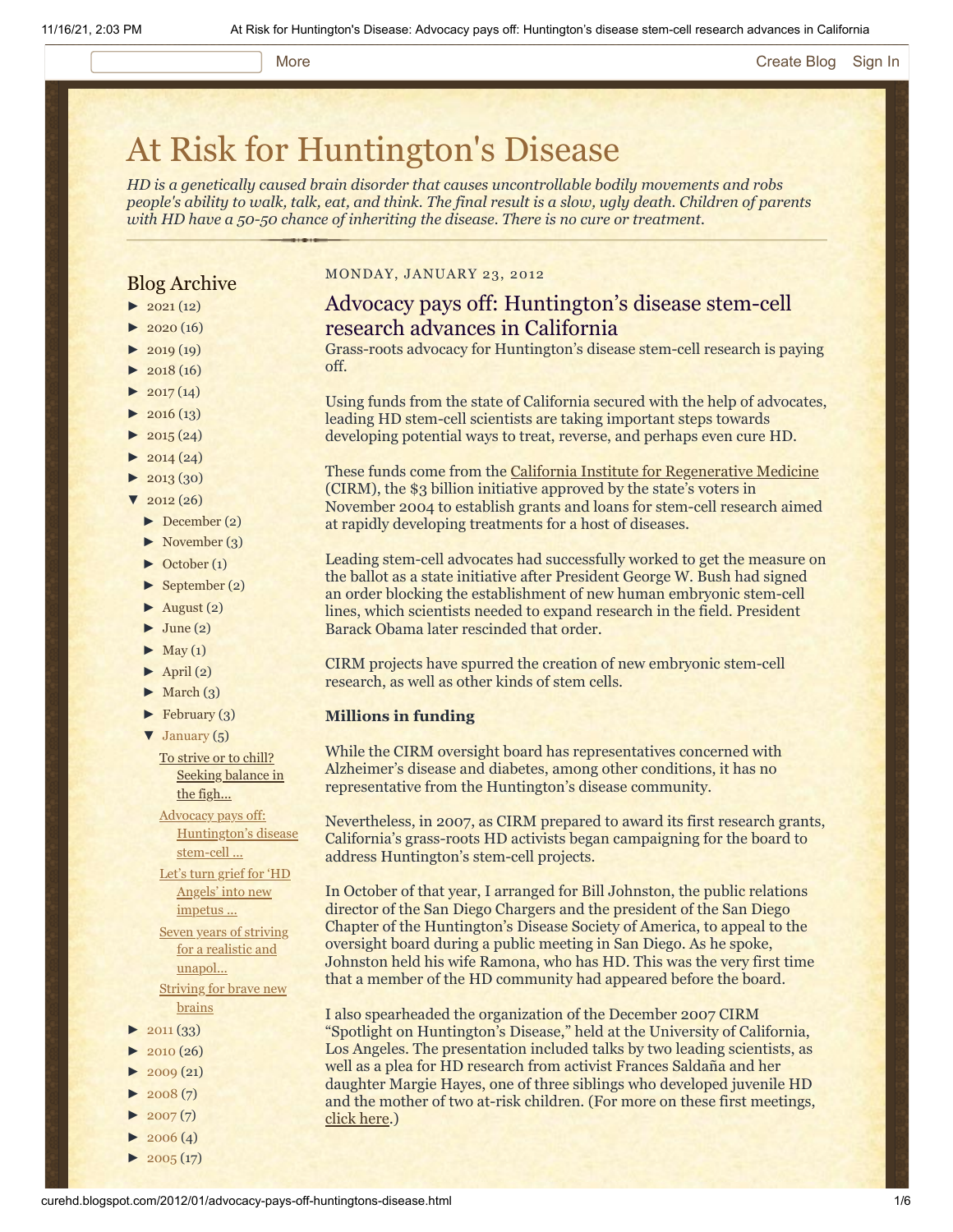11/16/21, 2:03 PM At Risk for Huntington's Disease: Advocacy pays off: Huntington's disease stem-cell research advances in California

## About Me **GENE [VERITAS](https://www.blogger.com/profile/10911736205741688185)**

View my [complete](https://www.blogger.com/profile/10911736205741688185) profile

## HD Links

[Huntington's](http://www.hdsa.org/) Disease Society of America [International](http://www.huntington-assoc.com/) Huntington Association [Huntington's](http://hddrugworks.org/) Disease Drug **Works** [Huntington's](http://www.hdlighthouse.org/) Disease **Lighthouse Hereditary Disease** [Foundation](http://www.hdfoundation.org/) [Huntington's](http://www.hdac.org/) Disease **Advocacy Center** Thomas [Cellini Huntington's](http://www.ourtchfoundation.org/) **Foundation** HDSA Orange County (CA) **[Affiliate](http://www.hdsaoc.org/)** HD Free with [PGD!](http://www.hdfreewithpgd.com/) [Stanford](http://www.stanford.edu/group/hopes/) HOPES Earth Source [CoQ10,](http://www.escoq10.com/) Inc.

## HD Blogs and Individuals

Chris Furbee: [Huntingtons](http://www.huntingtonsdance.org/) **Dance** Angela F.: Surviving [Huntington's?](http://survivinghuntingtons.blogspot.com/) Heather's [Huntington's](http://heatherdugdale.angelfire.com/) Disease Page



*As mother Frances Saldaña (left) looks on, Margie Hayes tells about her struggle against HD at the CIRM Spotlight on Huntington's Disease, Los Angeles, December 12, 2007 (photo by Gene Veritas).*



*CIRM President Dr. Alan Trounson (left) with Alexa Shaffer and mother Sharon. Sharon has HD, and Alexa is at risk. They told their stories at a CIRM board meeting in San Diego on September 25, 2008 (photo by Gene Veritas).*

Advocates throughout California joined hands in this cause, with other HD family members speaking before the oversight board at its regular public meetings in different parts of the state. (For the sake of brevity, I won't list the names of the numerous dedicated individuals involved in these efforts.)

Together with the researchers' meticulously prepared grant applications, this advocacy has generated solid results: to date, HD stem-cell research projects, based mainly at the University of California, Davis (UC Davis), and the University of California, Irvine (UCI), have received \$7.9 million in CIRM funding.

## **Striving for an HD 'Disease Team'**

Tomorrow, January 24, Jan Nolta, Ph.D., the director of the UC Davis Institute for Regenerative Cures, will submit an application to CIRM for a \$20 million project to fund an HD "Disease Team." The team will aim to develop the very first human clinical trial for an HD stem-cell treatment,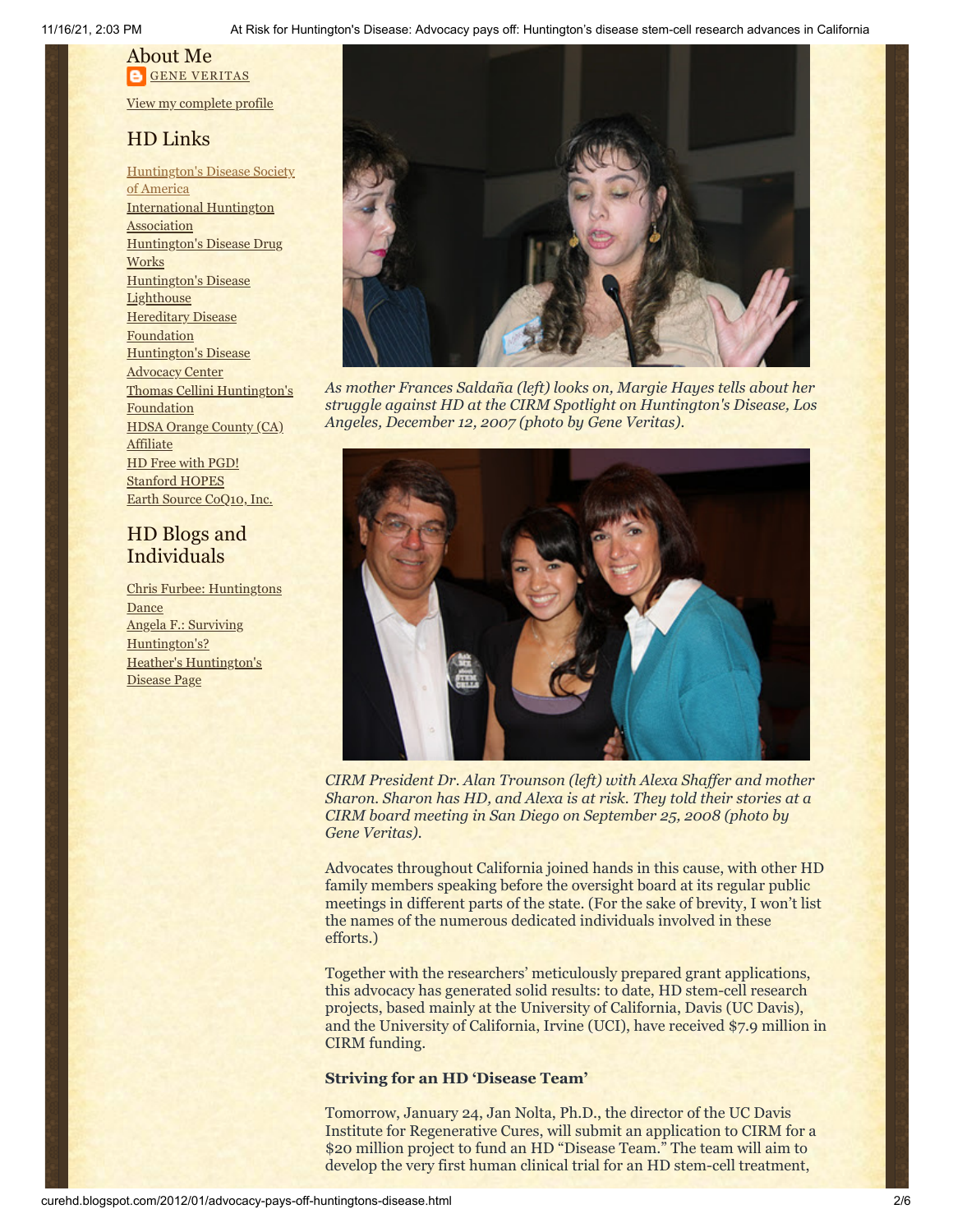11/16/21, 2:03 PM At Risk for Huntington's Disease: Advocacy pays off: Huntington's disease stem-cell research advances in California

which would involve attacking the disease at its genetic roots and infusing the brain with an important growth factor known as [BDNF](http://curehd.blogspot.com/2011/10/bdnf-and-neurobics-building-beautiful.html).

Just last month, Dr. Nolta published a scientific article demonstrating promising results in pre-clinical experiments, which must precede human trials [\(click here](http://www.healthcanal.com/disorders-conditions/25630-Davis-investigators-achieve-important-step-toward-treating-Huntingtons-disease.html) to read more).

Dr. Nolta uses a well-known type of stem cells, called "mesenchymal stem cells." A long-time expert on these cells, Dr. Nolta refers to them as "paramedics" because of the way they congregate around and repair damaged cells.



*Dr. Nolta at the HD bench at the Institute for Regenerative Cures (photo by Gene Veritas)*

Last May I spent a day interviewing Dr. Nolta and observing the work of the UC Davis institute, co-founded by the university and CIRM ([click here](http://curehd.blogspot.com/2011/05/huntingtons-community-rising-and.html) to read more about my visit and Dr. Nolta's work).

Once again, we will mobilize our California network of advocates, this time in support of the HD Disease Team application. We want to stress the urgency of finding treatments for this killer disease and the importance of HD research in advancing the stem-cell field.

### **New stem-cell lines**

At UCI, HD stem-cell research has progressed rapidly under the leadership of Dr. Leslie Thompson, a professor in the UCI School of Medicine's Departments of Psychiatry and Human Behavior, the interim director of the Center for Mitochondrial and Molecular Medicine and Genetics, and a holder of various other positions within the university.

With one CIRM grant of \$900,000, awarded in 2008, Dr. Thompson and her researchers are creating new neuronal (brain) stem cells. They produce these cells by taking skin-cell samples from both HD-affected and non-HD people, "reprogramming" them to become stem cells, and then "differentiating" them into the neuronal stem cells.

From these new cells, they eventually hope to obtain medium spiny neurons, the kind of brain cell most affected by HD. The disease occurs because these cells malfunction, become damaged, and die. Using the neuronal stem cells, the research team can study HD at work in a live, realtime human setting.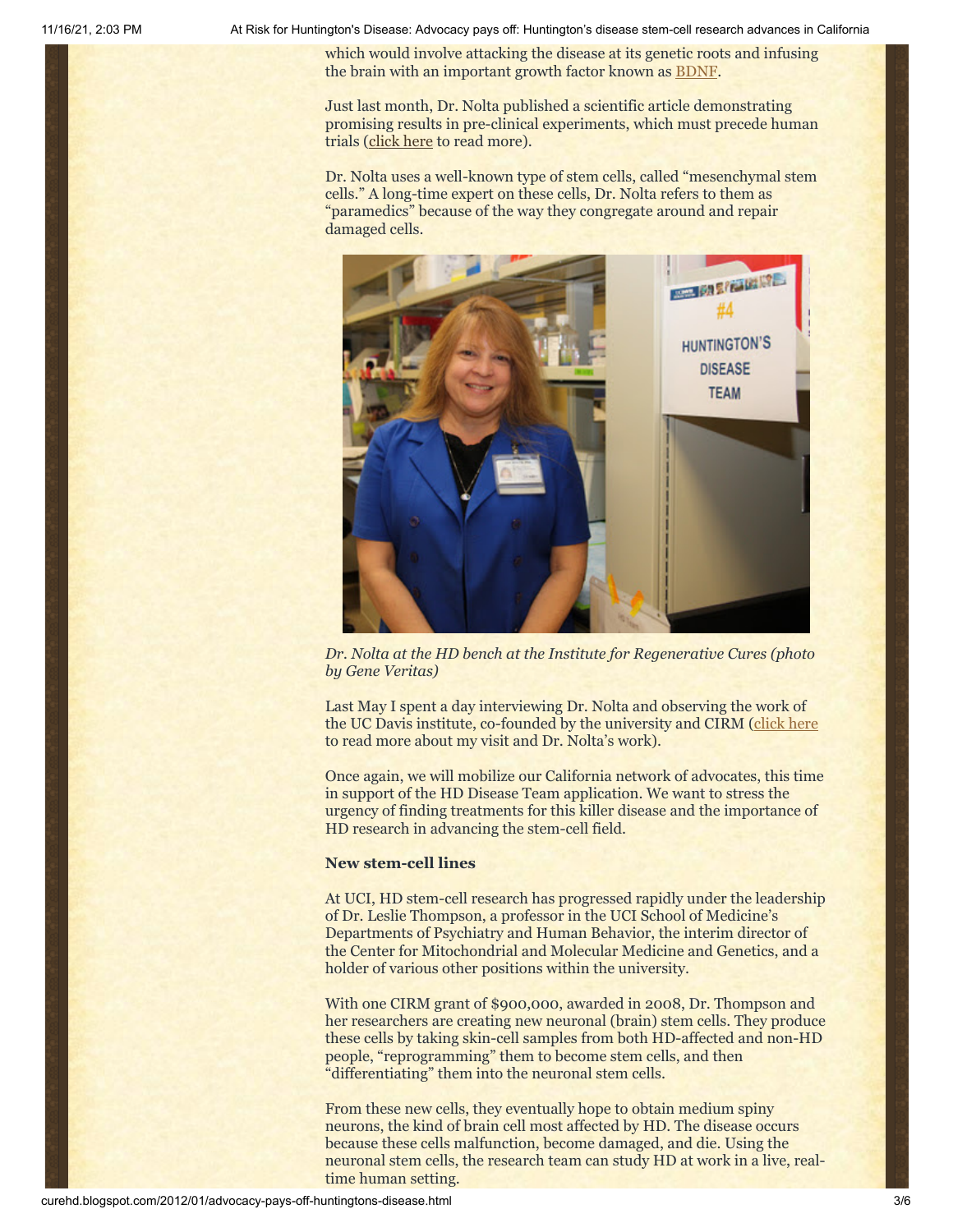This grant also funds research on human stem cells taken from embryos discarded by couples who underwent PGD (preimplantation genetic diagnosis) in order to have HD-free children. In this project, Dr. Thompson and her researchers have succeeded in establishing one new line of human embryonic stem cells, which will be used to study HD.

Announced in late 2010, a second CIRM grant of \$3.8 million funds a UCI project that seeks to develop a stem-cell treatment for study in HD mice. The initial experiments in this project demonstrate that the mice's symptoms improve after the introduction of mouse stem cells into their brains. The second stage is examining the effect of human stem cells on the mouse brains.

Later, Dr. Thompson hopes to apply for another HD Disease Team grant to develop ways to apply her research for potential stem-cell treatments in humans.

In future articles, I will explore in greater depth how Dr. Nolta's and Dr. Thompson's respective projects could lead to effective treatments.

#### **The impact of our work**

Interviewing Dr. Thompson in her office on January 20, I felt a deep sense of accomplishment.

In an instant, I felt as if time had fast-forwarded me from 2007, when she and I prepared intensely to organize the CIRM Spotlight on HD, to the present, when the results of the statewide advocacy efforts are blooming in the UCI labs.

I had advocated *with* and *for* Dr. Thompson, and now I was sitting across from her and hearing good news.



*Dr. Thompson (left) with Frances Saldaña at the Huntington's Study Group meeting in San Diego, October 16, 2010 (photo by Gene Veritas)*

In voting for the CIRM, and then advocating for specific HD projects, we had achieved a historic breakthrough for HD research.

In hearing Dr. Thompson discuss the establishment of a new stem-cell line from the PGD embryos, I felt how profoundly *political* our advocacy has been, and how it directly impacts the quest for treatments and a cure.

The moment was exhilarating.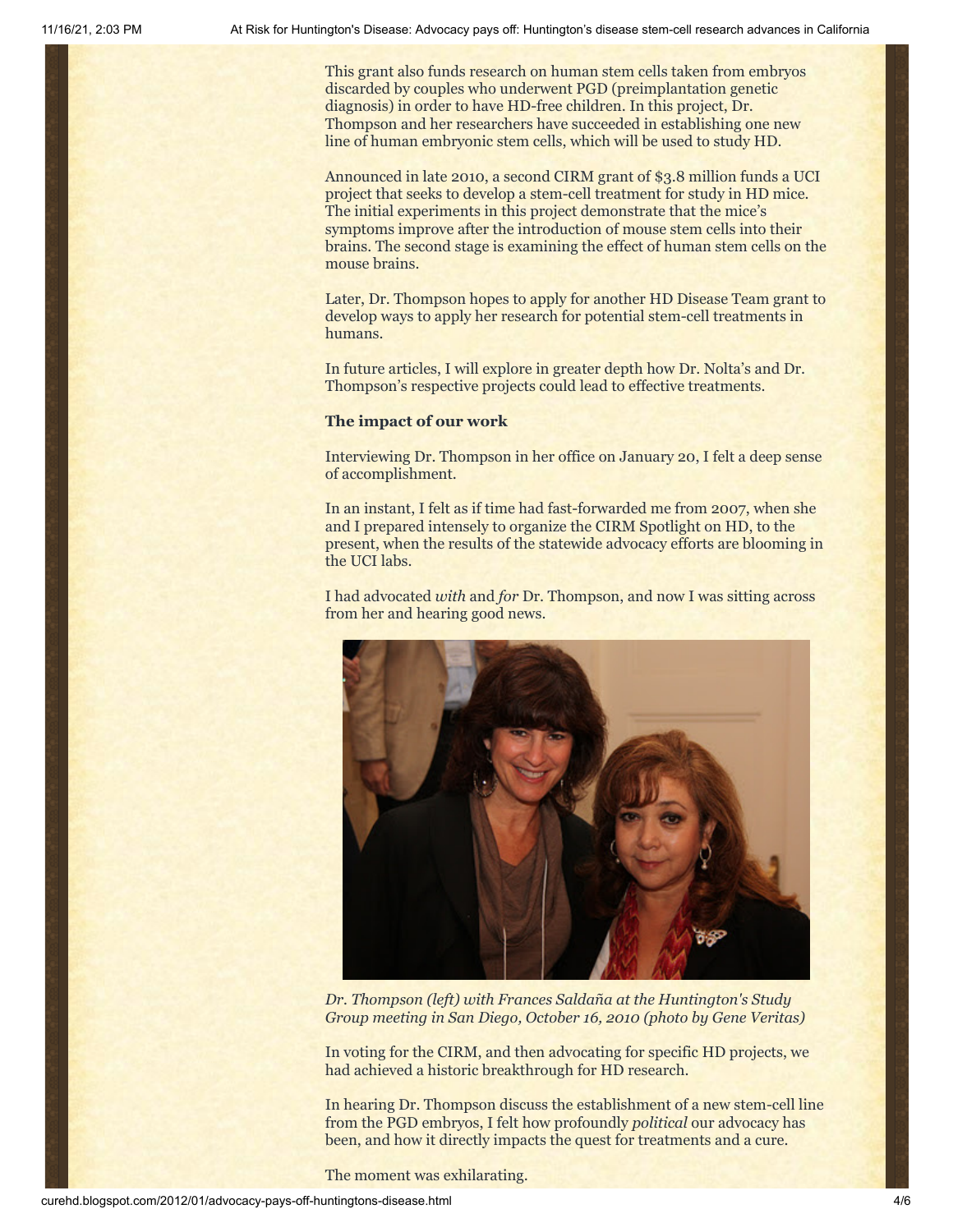*Gene Veritas: Back when the big controversy was occurring, when Bush said, "No more new lines," this is a --*

*Leslie Thompson: A new line.*

*GV: This is a new line that, thanks to the CIRM and the law in California, was supposed to occur.*

*LT: Thanks to the CIRM. Correct.*

*GV: So we're seeing an actual impact of a political decision here to do something.*

*LT: Yes. All of it. All of [the stem-cell work]. Because we wouldn't be able to do this work without CIRM funding.*

#### **We can all advocate for the cause**

Advocacy is one of the biggest challenges for the HD movement. It demands long hours of preparation, the study of complex issues, networking, and efforts to gain access to public officials and other powerful individuals.

It also requires patience, dedication, and teamwork. We California advocates have recognized these requirements and tried our best to practice them.

On the stem-cell front, we have in our favor a great set of universities with top-flight scientists like Dr. Nolta and Dr. Thompson. Both are well-known in the HD community, and both dedicate time outside of work to supporting it. Dr. Thompson finds inspiration in HD families. A newcomer to HD research, Dr. Nolta took on this new field after coming into contact with the local HD medical specialist, Dr. Vicki Wheelock, and the community she serves.

Advocates and scientists have meshed well throughout the crusade for stem-cell treatments.

Finally, I believe our advocacy has proved effective because of the willingness of affected families to tell their stories in public – despite the pain or awkwardness it might cause – at CIRM meetings and to the doctors and physicians involved in HD research.

All of us in the HD community can become advocates. We need people to work on all levels – from meeting with government officials to writing letters. And we must always speak out.

You never know. Someone with the willingness and resources to help might just be listening. *You* can inspire that person to act.

(To learn more about California HD advocacy, please [click here.](http://www.hdsasandiego.org/spv-20.aspx) To learn about national advocacy efforts, please [click here.](http://www.hdsa.org/advocacy))

Posted by Gene [Veritas](https://www.blogger.com/profile/03599828959793084715) at [9:51](http://curehd.blogspot.com/2012/01/advocacy-pays-off-huntingtons-disease.html) AM ≻€  $M$ 

Labels: [advocacy](http://curehd.blogspot.com/search/label/advocacy) , [advocate](http://curehd.blogspot.com/search/label/advocate) , [brain](http://curehd.blogspot.com/search/label/brain) , [California](http://curehd.blogspot.com/search/label/California) , [CIRM](http://curehd.blogspot.com/search/label/CIRM) , [clinical](http://curehd.blogspot.com/search/label/clinical%20trial) trial , [cure](http://curehd.blogspot.com/search/label/cure) , [Huntington's](http://curehd.blogspot.com/search/label/Huntington%27s) , Jan [Nolta](http://curehd.blogspot.com/search/label/Jan%20Nolta) , Leslie [Thompson](http://curehd.blogspot.com/search/label/Leslie%20Thompson) , [medium](http://curehd.blogspot.com/search/label/medium%20spiny%20neuron) spiny neuron , [mesenchymal](http://curehd.blogspot.com/search/label/mesenchymal%20stem%20cell) stem cell , [PGD](http://curehd.blogspot.com/search/label/PGD) , [stem](http://curehd.blogspot.com/search/label/stem%20cell) cell , [symptoms](http://curehd.blogspot.com/search/label/symptoms) , [treatments](http://curehd.blogspot.com/search/label/treatments)

### No comments:

Post a [Comment](https://www.blogger.com/comment.g?blogID=10081281&postID=8482177384217763026&isPopup=true)

[Newer Post](http://curehd.blogspot.com/2012/01/to-strive-or-to-chill-seeking-balance.html) **Newer Post [Older Post](http://curehd.blogspot.com/2012/01/lets-turn-grief-for-hd-angels-into-new.html) Older Post** 

∞